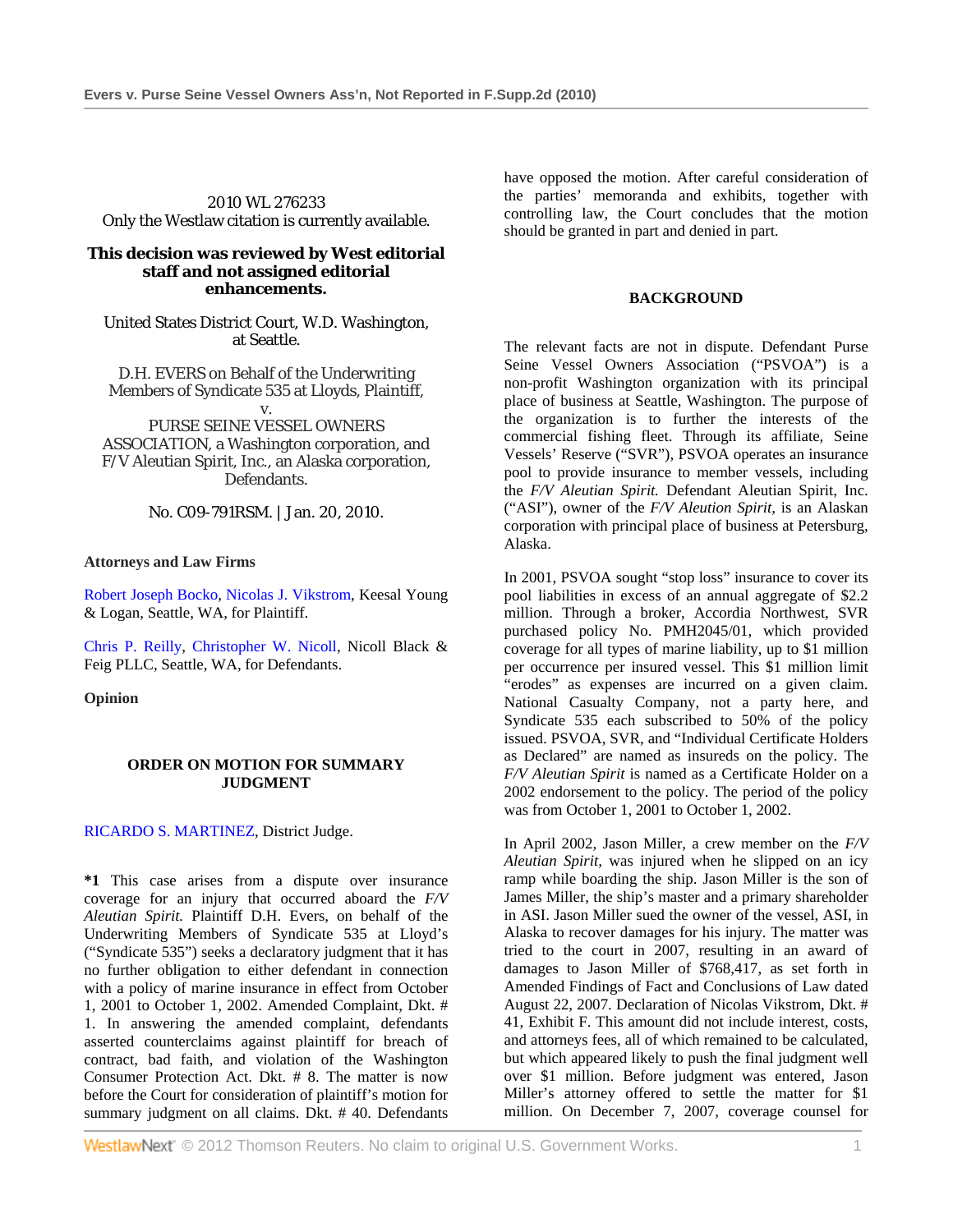National Casualty Company sent written acceptance of the offer to plaintiff. Declaration of Robert Zuanich, Dkt. # 62, Exhibit 4.

**\*2** The final total of all PSVOA's expenses related to Jason Miller's claim reached \$1,253,642.14. National has paid a 50% share of this amount, but Syndicate 535 has not. Syndicate 535 asserts that it was bound to pay only a 50% share up to the policy limit of \$1 million, and that it is not bound by National's *ex gratis* payment over that amount. Defendants, in their counterclaim, allege that Syndicate 535 still owes PSVOA \$131,460. Answer and Counterclaim, Dkt. # 8, ¶¶ 26-27. As noted above, plaintiff filed this action asking for a declaratory judgment that it owes nothing further to PSVOA. In this summary judgment motion, plaintiff contends PSVOA is barred from seeking further payment by a one-year limitation for suit set forth in the policy. This provision states, in relevant part,

> No action shall lie against this Company for the recovery of any loss sustained by the assured unless such action is brought within one year after the entry of any final judgment or decree in any litigation against the assured, or in the event of a claim without the entry of such final judgment or decree, unless such action is brought within one year from the date of the payment of such a claim.

SP-38 Protection and Indemnity Clause, Dkt. # 41, Exhibit A, p. 38.

Enforcement of this provision would bar defendants' counterclaims for breach of contract, and would result in a declaratory judgment in plaintiff's favor. Defendants' position is that this provision is unenforceable under Alaska law, and that under either Washington or Alaska law, plaintiff is estopped by its conduct from enforcing the one-year limitation. In order to decide this summary judgment motion, the Court must determine what law applies.

#### **DISCUSSION**

# **I. Legal Standard**

Summary judgment should be rendered "if the pleadings, discovery and disclosure material on file, and any affidavits show there is no genuine issue as to any material fact and that the movant is entitled to a judgment

as a matter of law." Fed.R.Civ.P. 56(c). An issue is "genuine" if "a reasonable jury could return a verdict for the nonmoving party" and a fact is material if it "might affect the outcome of the suit under the governing law." *Anderson v. Liberty Lobby, Inc.,* 477 U.S. 242, 248, 106 S.Ct. 2505, 91 L.Ed.2d 202 (1986). The evidence is viewed in the light most favorable to the non-moving party. *Id.* "[S]ummary judgment should be granted where the nonmoving party fails to offer evidence from which a reasonable jury could return a verdict in its favor." *Triton Energy Corp. v. Square D Co.,* 68 F.3d 1216, 1221 (9th Cir.1995). It should also be granted where there is a "complete failure of proof concerning an essential element of the non-moving party's case." *Celotex Corp. v. Catrett,* 477 U.S. 317, 323, 106 S.Ct. 2548, 91 L.Ed.2d 265 (1986). "The mere existence of a scintilla of evidence in support of the non-moving party's position is not sufficient" to prevent summary judgment. *Triton Energy Corp.,* 68 F.3d at 1221.

# **II. Analysis**

**\*3** In filing the complaint, plaintiff invoked the jurisdiction of this Court under admiralty alone, pursuant to 28 U.S.C. § 1331. It is well settled that a marine insurance policy is a maritime contract within federal admiralty jurisdiction. *Morrison Grain Co. v. Utica Mut. Ins. Co.,* 632 F.2d 424, 428 n. 4 (5th Cir.1980); *Irwin v. Eagle Star Ins. Co.,* 455 F.2d 827, 829 (5th Cir.1972). However, it is generally state law, not federal maritime law, which governs the interpretation of the insurance polices. *Bank of San Pedro v. Forbes Westar, Inc.,* 53 F.3d 273, 275 (9th Cir.1995) ("We, like Congress, leave the regulation of marine insurance where it has been-with the States.") (quoting *Wilburn Boat Co. v. Fireman's Fund Ins. Co.,* 348 U.S. 310, 321, 75 S.Ct. 368, 99 L.Ed. 337 (1955). Thus, absent a "federal statute, a judicially fashioned admiralty rule, or a need for uniformity in admiralty practice," state law governs the interpretation of a maritime insurance policy. *Bohemia, Inc. v. Home Ins. Co.,* 725 F.2d 506, 509-10 (9th Cir.1984); see also *Kitma AS v. Royal Ins. Co.,* 102 Wash.App. 716, 9 P.3d 239, 242 (Wash.Ct.App.2000) (noting that Washington choice of law rules employ the *Wilburn Boat* analysis). The parties have not asserted that federal maritime law governs the interpretation of the policy here. They each contend that state law applies to this Court's interpretation of the policy, but differ as to which state law applies, Washington's or Alaska's. The policy at issue contains no choice of law provision to guide this Court's analysis.

In the absence of a contractual choice-of-law clause in the policy, federal courts sitting in admiralty apply federal maritime choice-of-law principles derived from the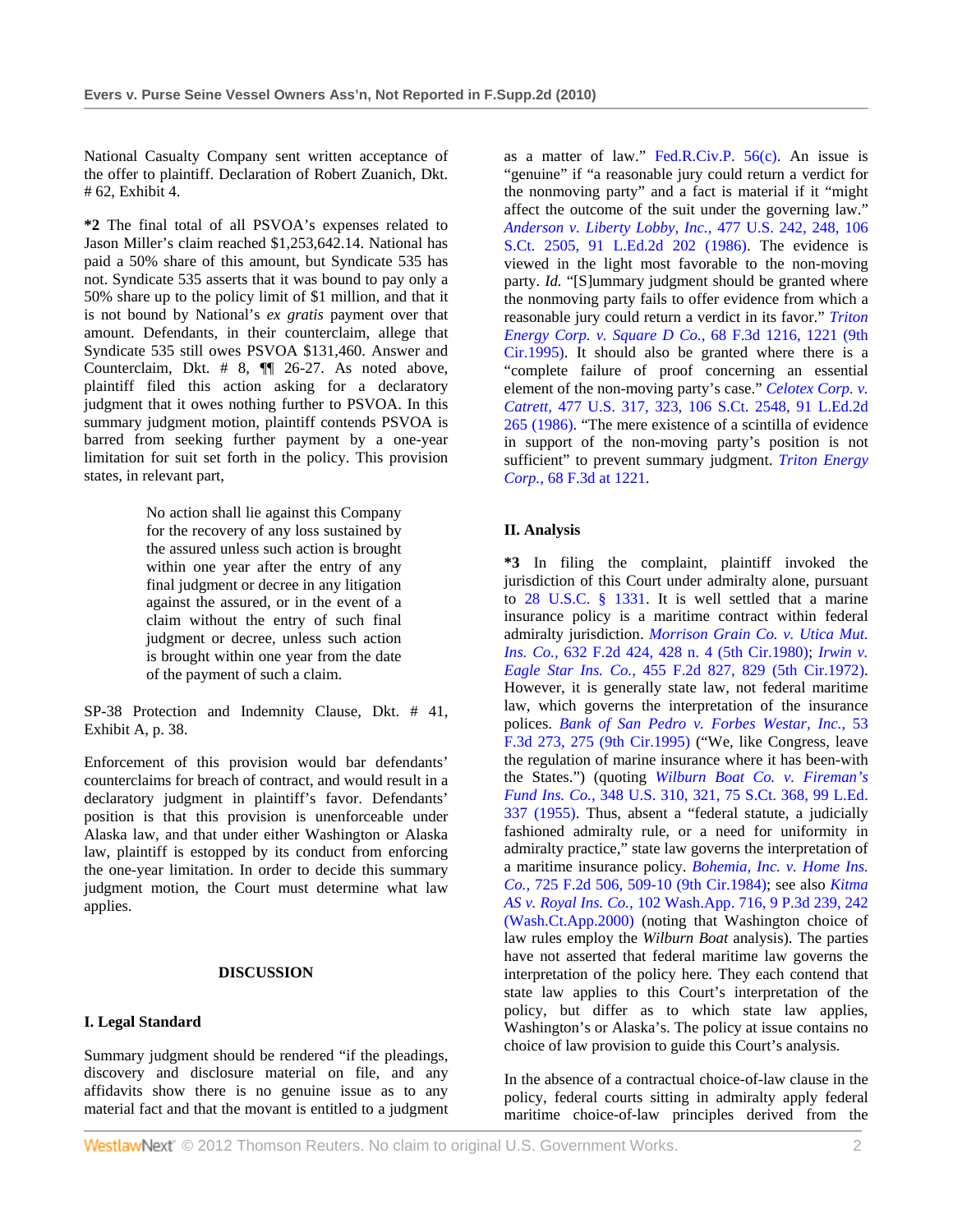Supreme Court's decision in *Lauritzen v. Larsen*1 and its progeny. *Chan v. Soc'y Expeditions, Inc.,* 123 F.3d 1287, 1296-97 (9th Cir.1997) (citations omitted). "Federal common law applies to choice-of-law determinations in cases based on ... admiralty.... Federal common law follows the approach of the Restatement (Second) of Conflicts of Laws." *Id.* at 1297 (citation omitted); *see also Aqua-Marine Constructors, Inc. v. Banks,* 110 F.3d 663, 671, 674 (9th Cir.), *cert. denied sub nom. Polaris Insurance Co. v. Aqua-Marine Constructors, Inc.,* 522 U.S. 933, 118 S.Ct. 339, 139 L.Ed.2d 263 (1997).

For a contract containing no choice of law provision, the *Restatement* directs consideration of five factors: (a) the place of contracting, (b) the place of negotiation of the contract, (c) the place of performance, (d) the location of the subject matter of the contract, and (e) the domicile, residence, nationality, place of incorporation and place of business of the parties. Under the *Restatement* approach, these contacts are evaluated according to their relative importance with respect to the particular issue in dispute. *Restatement (Second) of Conflict of Laws,* § 188(2). "[T]he protection of the justified expectations of the parties is of considerable importance in contracts ..." *Id.* at comment b. If the place of negotiating the contract and the place of performance are in the same state, the local law of this state will usually be applied. *Restatement (Second) of Conflict of Laws* § 188(3). The ultimate goal is to determine, among the "eligible states," which jurisdiction has the greatest interest in the dispute. *Aqua-Marine,* 110 F.3d at 674.

**\*4** The parties are in agreement that § 188 governs the choice of law here, but they differ in their proposed result of the five-factor analysis. The Court shall address these in turn.

(1) Place of contracting: The policy was issued by PSVOA's broker Accordia in Seattle, Washington. The policy was countersigned at Seattle, and states that it is effective "at place of Issuance" from noon, Pacific Standard Time-not Alaska time. Vikstrom Declaration, Dkt. # 41, Exhibit A, p. 1. While the place of contracting holds little significance where it stands alone or is a fortuitous choice, here it neither is fortuitous nor does it stand alone. *Restatement* § 188, comment e. The place of contracting here would be a significant factor in establishing the parties' expectations.

(2) Place of negotiation: Defendants assert in their answer that the policy was negotiated between Accordia (in Seattle) and a London agent for Lloyds (of which Syndicate 535 is a member). Defendants' Answer, Dkt. # 8, ¶ 5. The place of negotiation was therefore either Washington or possibly London, but not Alaska. Alaska residents ASI and *F/V Aleutian Spirit* were not a party to the policy negotiations but were added as Individual Certificate Holders under the policy.

The place of negotiation diminishes in significance where, as here, there was no single place of negotiation because this occurred by mail or telephone between two different states. *Restatement* § 188, comment e.

(3) Place of Performance: Where, as here, an indemnification policy does not designate a place of performance, an insurer must make payment in the state in which the insured is located. *Certain Underwriters at Lloyds, London, v. Inlet Fisheries, Inc.,* 370 F.Supp.2d 974, 977 (D.Alaska (2004), *citing* 2 *Couch on Insurance,* § 24:13. The question arises as to who were the "insured," as the policy lists as insureds PSVOA, SVR, and "Individual Certificate Holders as Declared." Vikstrom Declaration, Dkt. # 41, Exhibit A, p. 5. The potential ramifications of ambiguity on this question were recognized and discussed by National's counsel Jay Sever in an evaluation letter dated September 20, 2007. Declaration of Christopher Nicoll, Dkt. # 63, Exhibit 3. However, with respect to the question of where payment to the insured was made, the question is resolved by an e-mail string between Mr. Sever and Rob Zuanich, Executive Director of PSVOA at the time of this occurrence. Declaration of Rob Zuanich, Dkt. # 62. These demonstrate that PSVOA "cut the check" in favor of Jason Miller, and then sought reimbursement from the insurers. *Id.,* Exhibit 6. Performance of the obligation from insurer to its insured PSVOA was therefore due in Seattle.

(4) Location of contract's subject matter: Defendants argue that the subject of the insurance policy was the vessel located in Alaska, where the Jason Miller accident occurred. As to this dispute, however, the subject matter of the contract was Syndicate 535's and National's obligation to PSVOA. That was the purpose of the policy, namely to reinsure PSVOA's obligations to the vessel owners, as pool members. The subject matter of the contract was therefore located in Seattle.

**\*5** (5) Domicile, residence, nationality, place of incorporation, and place of business of the parties: Analysis of these considerations produces a mixed result. ASI, the Millers, and the *F/V Aleutian Spirit* are all Alaskan residents. While they are not actual parties to this suit, their place of residence carries weight in this analysis, as Alaska has a strong interest in matters affecting its residents. Syndicate 535 is of British nationality and has its principal place of business in London, England. PSVOA is a Washington corporation. Thus, Washington, Alaska, and England all have some